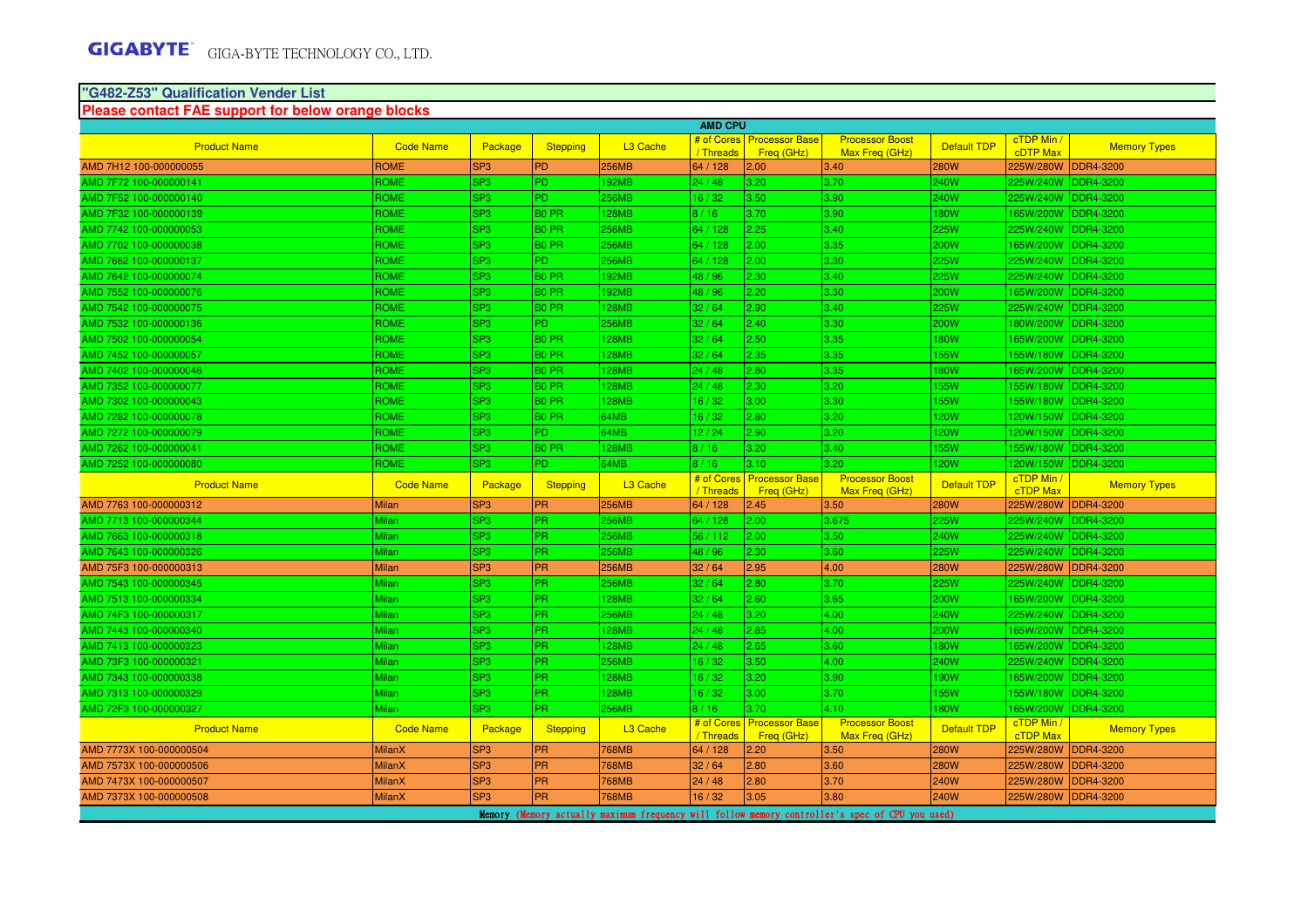| <b>Product Name</b>     | <b>Memory Type</b> | <b>Module</b><br><b>Supplier</b> | <b>Size</b> | <b>Chip Brand</b>    | Rank         | Voltage | Data Transfer Rate   Error Correction CAS Latency |                          |    | <b>Pins</b> |
|-------------------------|--------------------|----------------------------------|-------------|----------------------|--------------|---------|---------------------------------------------------|--------------------------|----|-------------|
|                         |                    |                                  |             |                      | <b>RDIMM</b> |         |                                                   |                          |    |             |
| M393A2K43DB2-CVFBQ      | DDR4               | Samsung                          | 16GB        | Samsung-IDT          | 2Rx8         | 1.2v    | 2933MHz                                           | ECC.<br>Registered       | 21 | 288-pin     |
| M393A8G40AB2-CVFBY      | DDR4               | <b>Samsung</b>                   | 64GB        | Samsung-IDT          | 2Rx4         | 1.2v    | 2933MHz                                           | <b>ECC</b><br>Registered | 21 | 288-pin     |
| M393A2K40CB2-CVFBQ      | DDR4               | Samsung                          | 16GB        | Samsung-IDT          | 1Rx4         | 1.2v    | 2933MHz                                           | ECC.<br>Registered       | 21 | 288-pin     |
| M393A2K43CB2-CVFBQ      | DDR4               | Samsung                          | 16GB        | Samsung-IDT          | 2Rx8         | 1.2v    | 2933MHz                                           | ECC.<br>Registered       | 21 | 288-pin     |
| M393A4K40CB2-CVFBQ      | DDR4               | Samsung                          | 32GB        | Samsung-IDT          | 2Rx4         | 1.2v    | 2933MHz                                           | ECC.<br>Registered       | 21 | 288-pin     |
| CT16G4RFD8293.18FE1     | DDR4               | <b>CRUCIAL</b>                   | <b>I6GB</b> | <b>Micron</b>        | 2Rx8         | 1.2v    | 2933MHz                                           | ECC.<br>Registered       | 21 | 288-pin     |
| CT16G4RFD8293.2G9E1.001 | DDR4               | <b>CRUCIAL</b>                   | 16GB        | <b>Micron</b>        | 2Rx8         | 1.2v    | 2933MHz                                           | ECC<br>Registered        | 21 | 288-pin     |
| MTA18ASF2G72PDZ-2G9E1UG | DDR4               | <b>Micron</b>                    | 16GB        | <b>Micron-Rambus</b> | 2Rx8         | 1.2v    | 2933MHz                                           | ECC.<br>Registered       | 21 | 288-pin     |
| MTA18ASF2G72PDZ-2G9E1VG | DDR4               | <b>Micron</b>                    | 16GB        | Micron-IDT           | 2Rx8         | 1.2v    | 2933MHz                                           | ECC.<br>Registered       | 21 | 288-pin     |
| CT32G4RFD4293.2G9E2.001 | DDR4               | CRUCIAL                          | 32GB        | Micron               | 2Rx4         | 1.2v    | 2933MHz                                           | ECC.<br>Registered       | 21 | 288-pin     |
| CT32G4RFD4293.36FE2     | DDR4               | <b>CRUCIAL</b>                   | 32GB        | <b>Micron</b>        | 2Rx4         | 1.2v    | 2933MHz                                           | ECC<br>Registered        | 21 | 288-pin     |
| MTA36ASF4G72PZ-2G9E2TG  | DDR4               | <b>Micron</b>                    | 32GB        | Micron-Montage       | 2Rx4         | 1.2v    | 2933MHz                                           | ECC<br>Registered        | 21 | 288-pin     |
| MTA36ASF4G72PZ-2G9E2VG  | DDR4               | Micron                           | 32GB        | Micron-IDT           | 2Rx4         | 1.2v    | 2933MHz                                           | ECC<br>Registered        | 21 | $288$ -pin  |
| MTA36ASF4G72PZ-2G9E2UG  | DDR4               | Micron                           | 32GB        | Micron-Rambus        | 2Rx4         | 1.2v    | 2933MHz                                           | ECC<br>Registered        | 21 | 288-pin     |
| MTA36ASF4G72PZ-2G9E2TI  | DDR4               | Micron                           | 32GB        | Micron-Montage       | 2Rx4         | 1.2v    | 2933MHz                                           | ECC.<br>Registered       | 21 | 288-pin     |
| CT64G4RFD4293-2G9B2.001 | DDR4               | Crucial                          | 64GB        | Micron-IDT           | 2Rx4         | 1.2v    | 2933MHz                                           | ECC<br>Registered        | 21 | 288-pin     |
| MTA36ASF8G72PZ-2G9B2VI  | DDR4               | Crucial                          | 64GB        | Micron-IDT           | 2Rx4         | 1.2v    | 2933MHz                                           | ECC<br>Registered        | 21 | 288-pin     |
| HMA82GR7CJR8N-WM T4     | DDR4               | <b>SKhynix</b>                   | 16GB        | SKhynix-Montage      | 2Rx8         | 1.2v    | 2933MHz                                           | ECC.<br>Registered       | 21 | 288-pin     |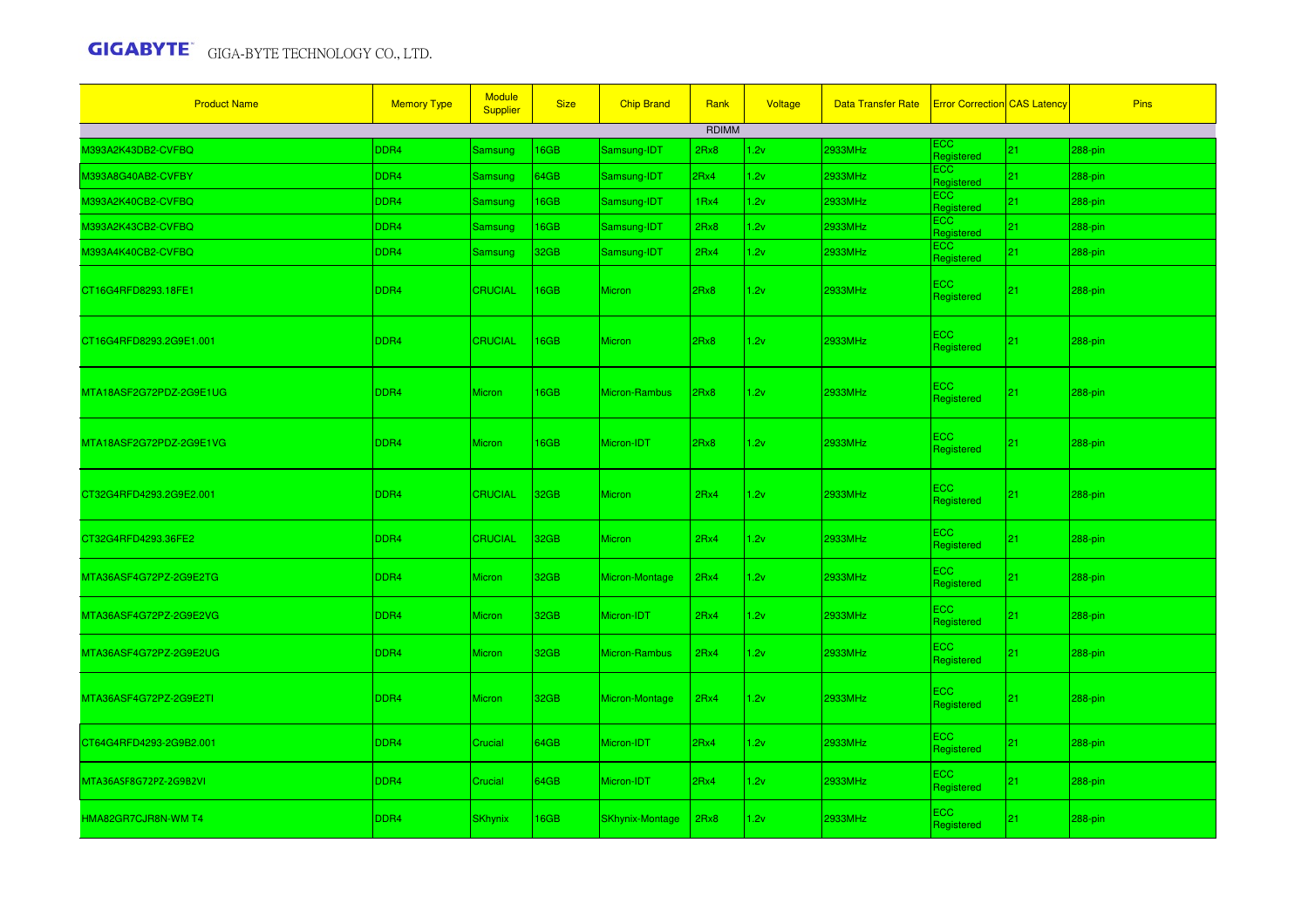| HMA84GR7CJR4N-WM TG     | DDR <sub>4</sub> | <b>SKhynix</b> | 32GB | <b>SKhynix-IDT</b>     | 2Rx4 | 1.2v | 2933MHz | <b>ECC</b><br>Registered | 21 | 288-pin |
|-------------------------|------------------|----------------|------|------------------------|------|------|---------|--------------------------|----|---------|
| HMA84GR7CJR4N-WM T4     | DDR <sub>4</sub> | <b>SKhynix</b> | 32GB | SKhynix-IDT            | 2Rx4 | 1.2v | 2933MHz | ECC.<br>Registered       | 21 | 288-pin |
| HMAA8GR7MJR4N-WM T4     | DDR4             | <b>SKhynix</b> | 64GB | <b>SKhynix-Montage</b> | 2Rx4 | 1.2v | 2933MHz | ECC<br><b>Registered</b> | 21 | 288-pin |
| M393A2K40DB2-CVFBQ      | DDR4             | Samsung        | 16GB | Samsung-IDT            | 1Rx4 | 1.2v | 2933MHz | <b>ECC</b><br>Registered | 21 | 288-pin |
| M393A4K40DB2-CVFBQ      | DDR4             | <b>Samsung</b> | 32GB | Samsung-IDT            | 2Rx4 | 1.2v | 2933MHz | ECC.<br>Registered       | 21 | 288-pin |
| MTA18ASF2G72PDZ-2G9J3VI | DDR4             | Micron         | 16GB | Micron-IDT             | 2Rx8 | 1.2v | 2933MHz | <b>ECC</b><br>Registered | 21 | 288-pin |
| MTA18ASF2G72PDZ-2G9J3TI | DDR <sub>4</sub> | <b>Micron</b>  | 16GB | Micron-Montage         | 2Rx8 | 1.2v | 2933MHz | ECC.<br>Registered       | 21 | 288-pin |
| MTA9ASF2G72PZ-2G9E1UI   | DDR4             | Micron         | 16GB | Micron-Rambus          | 1Rx8 | 1.2v | 2933MHz | ECC<br>Registered        | 21 | 288-pin |
| MTA18ASF4G72PDZ-2G9E1TI | DDR4             | Micron         | 32GB | Micron-Montage         | 2Rx8 | 1.2v | 2933MHz | <b>ECC</b><br>Registered | 21 | 288-pin |
| MTA36ASF8G72PZ-2G9E1TI  | DDR <sub>4</sub> | Micron         | 64GB | Micron-Montage         | 2Rx4 | 1.2v | 2933MHz | ECC.<br>Registered       | 21 | 288-pin |
| MTA36ASF8G72PZ-2G9E1VI  | DDR <sub>4</sub> | <b>Micron</b>  | 64GB | Micron-IDT             | 2Rx4 | 1.2v | 2933MHz | <b>ECC</b><br>Registered | 21 | 288-pin |
| MTA36ASF4G72PZ-2G9J3TI  | DDR4             | Micron         | 32GB | Micron-Montage         | 2Rx4 | 1.2v | 2933MHz | <b>ECC</b><br>Registered | 21 | 288-pin |
| HMA82GR7CJR8N-XN T4     | DDR4             | SKhynix        | 16GB | <b>SKhynix</b>         | 2Rx8 | 1.2v | 3200MHz | <b>ECC</b><br>Registered | 22 | 288-pin |
| HMA82GR7CJR8N-XN T8     | DDR4             | SKhynix        | 16GB | <b>SKhynix</b>         | 2Rx8 | 1.2v | 3200MHz | ECC<br>Registered        | 22 | 288-pin |
| HMA82GR7CJR8N-XN TG     | DDR4             | <b>SKhynix</b> | 16GB | <b>SKhynix</b>         | 2Rx8 | 1.2v | 3200MHz | <b>ECC</b><br>Registered | 22 | 288-pin |
| HMA82GR7DJR8N-XN T8     | DDR4             | <b>SKhynix</b> | 16GB | <b>SKhynix-Rambus</b>  | 2Rx8 | 1.2v | 3200MHz | <b>ECC</b><br>Registered | 22 | 288-pin |
| HMA84GR7CJR4N-XN T8     | DDR4             | <b>SKhynix</b> | 32GB | <b>SKhynix</b>         | 2Rx4 | 1.2v | 3200MHz | ECC.<br>Registered       | 22 | 288-pin |
| HMA84GR7CJR4N-XN T4     | DDR4             | <b>SKhynix</b> | 32GB | <b>SKhynix</b>         | 2Rx4 | 1.2v | 3200MHz | ECC.<br>Registered       | 22 | 288-pin |
| HMA84GR7CJR4N-XN TG     | DDR4             | <b>SKhynix</b> | 32GB | <b>SKhynix</b>         | 2Rx4 | 1.2v | 3200MHz | <b>ECC</b><br>Registered | 22 | 288-pin |
| HMA84GR7DJR4N-XN T4     | DDR4             | <b>SKhynix</b> | 32GB | <b>SKhynix-Montage</b> | 2Rx4 | 1.2v | 3200MHz | <b>ECC</b><br>Registered | 22 | 288-pin |
| HMA84GR7DJR4N-XN TG     | DDR4             | <b>SKhynix</b> | 32GB | SKhynix-IDT            | 2Rx4 | 1.2v | 3200MHz | ECC<br>Registered        | 22 | 288-pin |
| HMAA8GR7AJR4N-XN TG     | DDR4             | <b>SKhynix</b> | 64GB | SKhynix-IDT            | 2Rx4 | 1.2v | 3200MHz | <b>ECC</b><br>Registered | 22 | 288-pin |
| HMAA8GR7AJR4N-XN T8     | DDR4             | <b>SKhynix</b> | 64GB | <b>SKhynix-Rambus</b>  | 2Rx4 | 1.2v | 3200MHz | <b>ECC</b><br>Registered | 22 | 288-pin |
| CT8G4RFS832A.9FE1       | DDR4             | Crucial        | 8GB  | <b>Micron</b>          | 1Rx8 | 1.2v | 3200MHz | ECC.<br>Registered       | 22 | 288-pin |
| CT8G4RFS832A-3G2E1.001  | DDR4             | Crucial        | 8GB  | Micron                 | 1Rx8 | 1.2v | 3200MHz | ECC.<br>Registered       | 22 | 288-pin |
| MTA9ASF1G72PZ.3G2E1VG   | DDR4             | Micron         | 8GB  | Micron                 | 1Rx8 | 1.2v | 3200MHz | ECC<br>Registered        | 22 | 288-pin |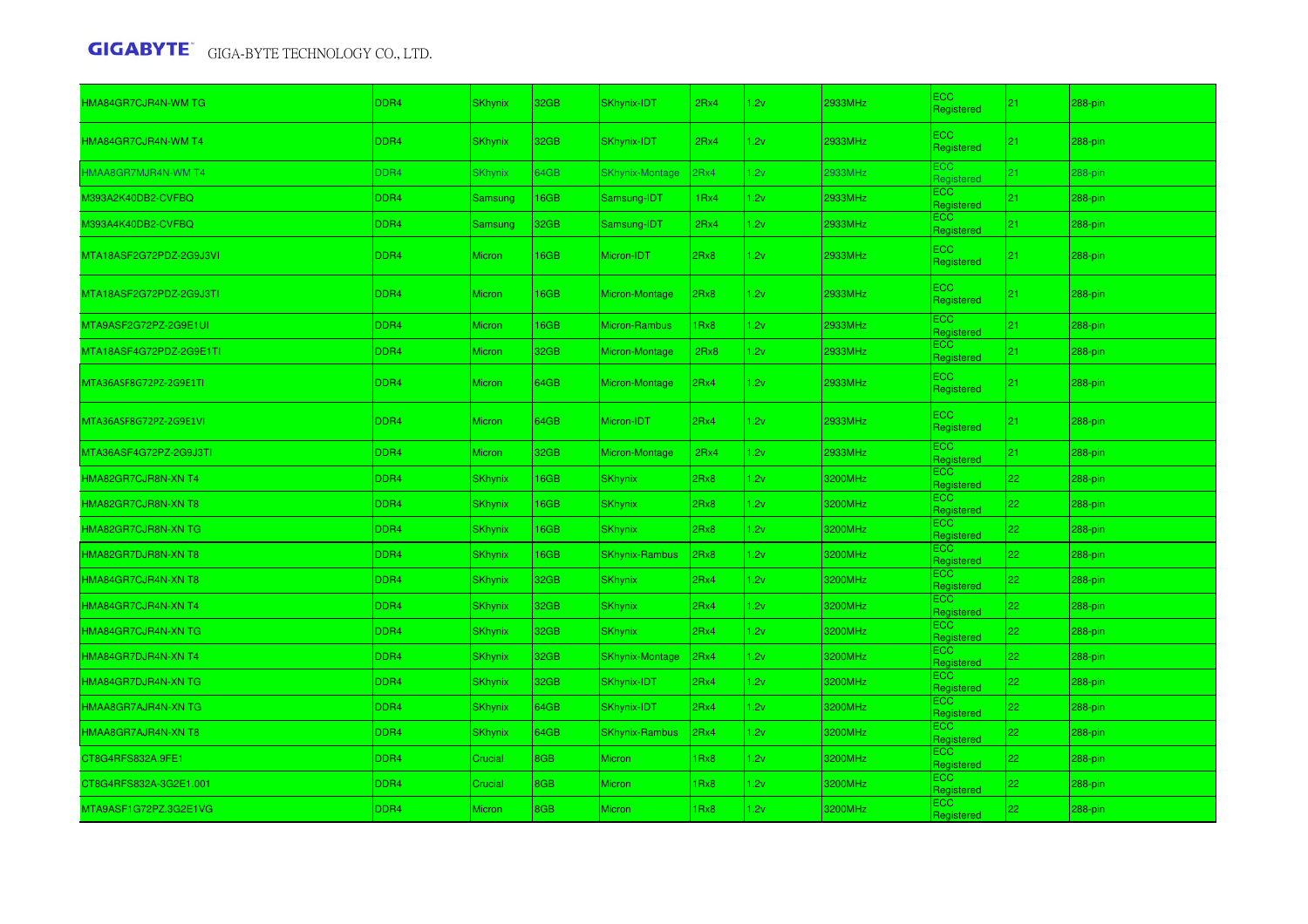| CT16G4RFS432A.18FE1                                  | DDR4             | Crucial        | 16GB             | Micron-IDT                      | 1Rx4             | 1.2v | 3200MHz | <b>ECC</b><br>Registered | 22 | 288-pin    |
|------------------------------------------------------|------------------|----------------|------------------|---------------------------------|------------------|------|---------|--------------------------|----|------------|
| CT16G4RFS432A-3G2E1.001                              | DDR4             | Crucial        | 16GB             | Micron-IDT                      | 1Rx4             | 1.2v | 3200MHz | <b>ECC</b><br>Registered | 22 | 288-pin    |
| MTA18ASF2G72PZ.3G2E1VG                               | DDR4             | Micron         | 16GB             | Micron-IDT                      | 1 <sub>Rx4</sub> | 1.2v | 3200MHz | ECC<br>Registered        | 22 | 288-pin    |
| CT16G4RFD832A.3G2E1.001                              | DDR4             | Crucial        | 16GB             | Micron-Rambus                   | 2Rx8             | 1.2v | 3200MHz | <b>ECC</b><br>Registered | 22 | 288-pin    |
| CT16G4RFD832A.3G2E1.001                              | DDR4             | Crucial        | 16GB             | Micron-Rambus                   | 2Rx8             | 1.2v | 3200MHz | <b>ECC</b><br>Registered | 22 | 288-pin    |
| MTA18ASF2G72PDZ-3G2E1UK                              | DDR4             | Micron         | 16GB             | Micron-Rambus                   | 2Rx8             | 1.2v | 3200MHz | ECC<br>Registered        | 22 | 288-pin    |
| CT32G4RFD432A.36FE2                                  | DDR <sub>4</sub> | Crucial        | 32GB             | Micron-Montage                  | 2Rx4             | 1.2v | 3200MHz | <b>ECC</b><br>Registered | 22 | 288-pin    |
| CT32G4RFD432A-3G2E2.001                              | DDR <sub>4</sub> | Crucial        | 32GB             | Micron-Montage                  | 2Rx4             | 1.2v | 3200MHz | <b>ECC</b><br>Registered | 22 | 288-pin    |
| MTA36ASF4G72PZ.3G2E2TG                               | DDR <sub>4</sub> | Micron         | 32GB             | Micron-Montage                  | 2Rx4             | 1.2v | 3200MHz | <b>ECC</b><br>Registered | 22 | 288-pin    |
| CT32G4RFD432A-3G2E7.001                              | DDR4             | Crucial        | 32GB             | Micron-Montage or<br>Micron-IDT | 2Rx4             | 1.2v | 3200MHz | <b>ECC</b><br>Registered | 22 | 288-pin    |
| CT32G4RFD432A.36FE7                                  | DDR4             | Crucial        | 32GB             | Micron-Montage or<br>Micron-IDT | 2Rx4             | 1.2v | 3200MHz | <b>ECC</b><br>Registered | 22 | 288-pin    |
| MTA36ASF4G72PZ.3G2E7VI                               | DDR4             | Micron         | 32GB             | Micron-IDT                      | 2Rx4             | 1.2v | 3200MHz | <b>ECC</b><br>Registered | 22 | 288-pin    |
| MTA36ASF4G72PZ.3G2E7TI                               | DDR4             | Micron         | 32GB             | Micron-Montage                  | 2Rx4             | 1.2v | 3200MHz | <b>ECC</b><br>Registered | 22 | 288-pin    |
| MTA36ASF4G72PZ-3G2J3UI                               | DDR4             | Micron         | 32GB             | Micron-Rambus                   | 2Rx4             | 1.2v | 3200MHz | <b>ECC</b><br>Registered | 22 | 288-pin    |
| M393A4G43AB3-CWECO                                   | DDR <sub>4</sub> | Samsung        | 32GB             | Samsung-Montage                 | 2Rx8             | 1.2v | 3200MHz | <b>ECC</b><br>Registered | 22 | 288-pin    |
| CT64G4RFD432A-3G2B2.001                              | DDR4             | Crucial        | 64GB             | Micron                          | 2Rx4             | 1.2v | 3200MHz | <b>ECC</b><br>Registered | 22 | 288-pin    |
| MTA36ASF8G72PZ.3G2B2TI                               | DDR <sub>4</sub> | Micron         | 64GB             | Micron                          | 2Rx4             | 1.2v | 3200MHz | <b>ECC</b><br>Registered | 22 | 288-pin    |
| M393A2K40DB2-CWEBQ<br>(3200MHz only support on 1DPC) | DDR <sub>4</sub> | Samsung        | <b>16GB</b>      | Samsung-IDT                     | 1Rx4             | 1.2v | 3200MHz | <b>ECC</b><br>Registered | 22 | 288-pin    |
| M393A2K43DB2-CWEBQ<br>(3200MHz only support on 1DPC) | DDR4             | Samsung        | 16GB             | Samsung-IDT                     | 2Rx8             | 1.2v | 3200MHz | <b>ECC</b><br>Registered | 22 | 288-pin    |
| M393A2K40DB3-CWEGQ                                   | DDR4             | <b>Samsung</b> | 16GB             | Samsung-Rambus                  | 1Rx4             | 1.2v | 3200MHz | ECC<br>Registered        | 22 | 288-pin    |
| M393A2K40DB3-CWEBQ                                   | DDR4             | Samsung        | 16GB             | Samsung-IDT                     | 1Rx4             | 1.2v | 3200MHz | <b>ECC</b><br>Registered | 22 | 288-pin    |
| M393A2K40DB3-CWECQ                                   | DDR4             | Samsung        | 16GB             | Samsung-                        | 1Rx4             | 1.2v | 3200MHz | <b>ECC</b><br>Registered | 22 | 288-pin    |
| M393A4K40DB2-CWEBQ<br>(3200MHz only support on 1DPC) | DDR <sub>4</sub> | Samsung        | 32 <sub>GB</sub> | Samsung-IDT                     | 2Rx4             | 1.2v | 3200MHz | ECC.<br>Registered       | 22 | 288-pin    |
| M393A4K40DB3-CWECQ                                   | DDR4             | <b>Samsung</b> | 32GB             | Samsung-Montage                 | 2Rx4             | 1.2v | 3200MHz | <b>ECC</b><br>Registered | 22 | 288-pin    |
| M393A4K40DB3-CWEBQ                                   | DDR4             | Samsung        | 32GB             | Samsung-IDT                     | 2Rx4             | 1.2v | 3200MHz | <b>ECC</b><br>Registered | 22 | $288$ -pin |
| M393A4K40DB3-CWEBY                                   | DDR4             | Samsung        | 32GB             | Samsung-IDT                     | 2Rx4             | 1.2v | 3200MHz | ECC<br>Registered        | 22 | 288-pin    |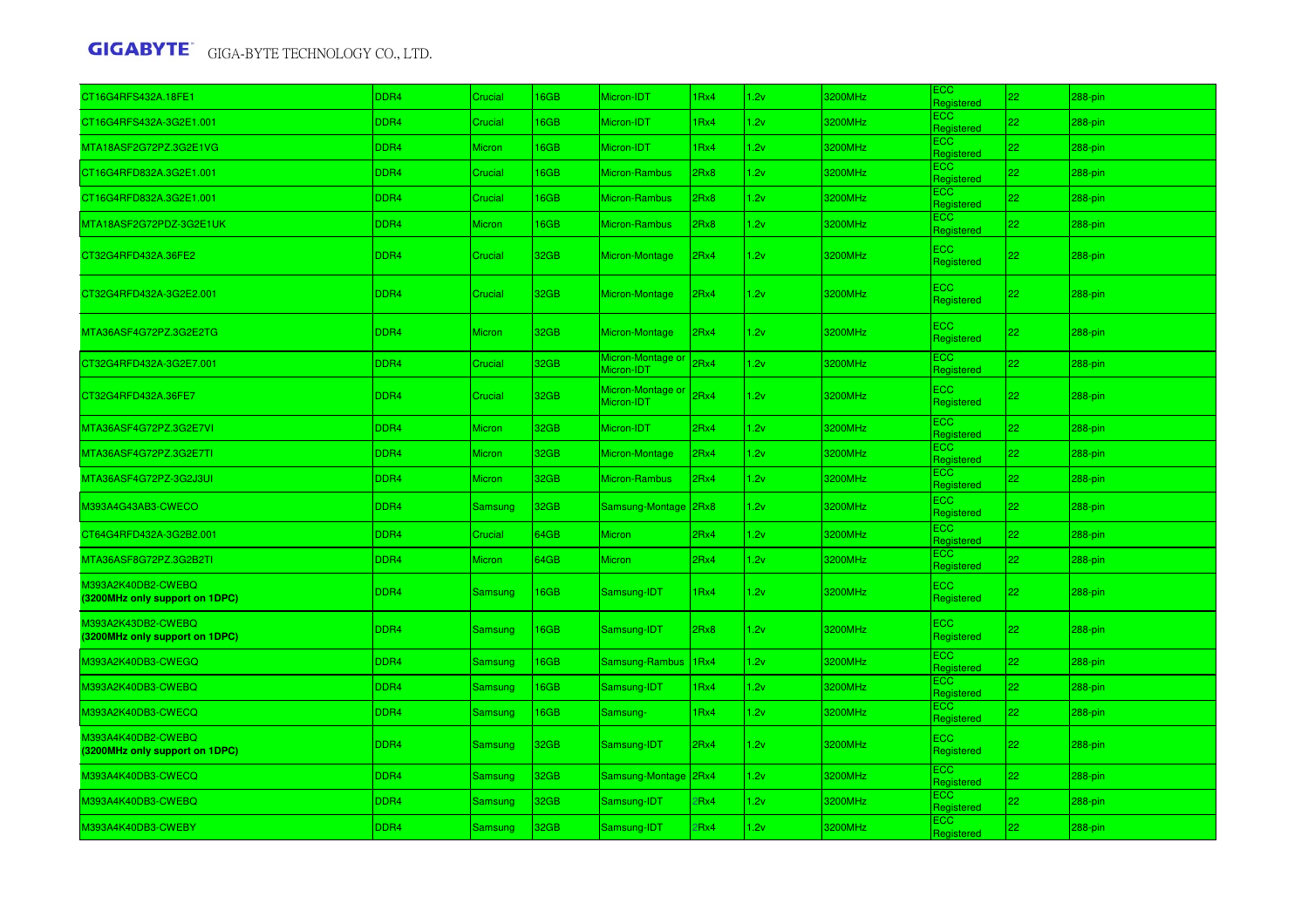| M393A4K40DB3-CWEGQ      | DDR4 | Samsung         | 32GB        | Samsung-Rambus 2Rx4    |               | 1.2v | 3200MHz | ECC<br>Registered         | 22           | 288-pin    |
|-------------------------|------|-----------------|-------------|------------------------|---------------|------|---------|---------------------------|--------------|------------|
| M393A8G40AB2-CWEBQ      | DDR4 | Samsung         | 64GB        | Samsung-IDT            | 2Rx4          | 1.2v | 3200MHz | ECC.<br>Registered        | 22           | 288-pin    |
| M393A8G40AB2-CWEBY      | DDR4 | Samsung         | 64GB        | Samsung-IDT            | 2Rx4          | 1.2v | 3200MHz | ECC<br>Registered         | $ 22\rangle$ | 288-pin    |
| TR416G32S422-XNC        | DDR4 | V-color         | <b>I6GB</b> | <b>SKhynix-Rambus</b>  | 1Rx4          | 1.2v | 3200MHz | ECC.<br>Registered        | 22           | 288-pin    |
| KSM32RD4/32MEI          | DDR4 | <b>Kingston</b> | 32GB        | Micron-IDT             | 2Rx4          | 1.2v | 3200MHz | ECC<br>Registered         | 22           | 288-pin    |
| KSM32RD8/16MEI          | DDR4 | Kingston        | 16GB        | Micron-IDT             | 2Rx4          | 1.2v | 3200MHz | <b>ECC</b><br>Registered  | 22           | 288-pin    |
| AD4R3200316G22-BSSC     | DDR4 | <b>ADATA</b>    | 16GB        | Samsung-IDT            | 2Rx8          | 1.2v | 3200MHz | <b>ECC</b><br>Registered  | 22           | 288-pin    |
| MTA9ASF2G72PZ-3G2E1TI   | DDR4 | Micron          | <b>I6GB</b> | Micron-Montage         | 1Rx8          | 1.2v | 3200MHz | <b>ECC</b><br>Registered  | 22           | 288-pin    |
| MTA18ASF4G72PDZ-3G2E1UI | DDR4 | Micron          | 32GB        | Micron-Rambus          | 2Rx8          | 1.2v | 3200MHz | ECC.<br>Registered        | 22           | 288-pin    |
| MTA18ASF4G72PDZ-3G2E1TI | DDR4 | Micron          | 32GB        | Micron-Montage         | 2Rx8          | 1.2v | 3200MHz | <b>ECC</b><br>Registered  | 22           | 288-pin    |
| MTA18ASF4G72PDZ-3G2E1V1 | DDR4 | Micron          | 32GB        | Micron                 | 2Rx8          | 1.2v | 3200MHz | ECC.<br><b>Registered</b> | 22           | 288-pin    |
| MTA18ASF2G72PDZ-3G2R1UI | DDR4 | Micron          | 16GB        | Micron-Rambus          | 2Rx8          | 1.2v | 3200MHz | ECC<br>Registered         | 22           | 288-pin    |
| MTA18ASF2G72PDZ-3G2R1VI | DDR4 | Micron          | 16GB        | Micron-IDT             | 2Rx8          | 1.2v | 3200MHz | ECC<br>Registered         | 22           | 288-pin    |
| MTA18ASF2G72PDZ-3G2R1TI | DDR4 | Micron          | 16GB        | Micron-Montage         | 2Rx8          | 1.2v | 3200MHz | ECC.<br>Registered        | 22           | 288-pin    |
| MTA18ASF4G72PDZ-3G2F1VI | DDR4 | <b>Micron</b>   | 32GB        | Micron-IDT             | 2Rx8          | 1.2v | 3200MHz | <b>ECC</b><br>Registered  | 22           | 288-pin    |
| MTA18ASF4G72PDZ-3G2F1UI | DDR4 | <b>Micron</b>   | 32GB        | <b>Micron-Rambus</b>   | 2Rx8          | 1.2v | 3200MHz | ECC<br>Registered         | 22           | 288-pin    |
| MTA36ASF8G72PZ-3G2E1VI  | DDR4 | Micron          | 64GB        | Micron-IDT             | 2Rx4          | 1.2v | 3200MHz | <b>ECC</b><br>Registered  | 22           | 288-pin    |
| M393AAG40M32-CAEBQ      | DDR4 | <b>Samsung</b>  | 128GB       | Samsung                | <b>2S2Rx4</b> | 1.2v | 3200MHz | ECC<br>Registered         | 22           | 288-pin    |
| M393AAG40M32-CAEBY      | DDR4 | Samsung         | 128GB       | Samsung                | <b>2S2Rx4</b> | 1.2v | 3200MHz | ECC.<br>Registered        | 22           | 288-pin    |
| MTA18ASF2G72PZ-3G2E2TI  | DDR4 | Micron          | 16GB        | Micron-Montage         | 1Rx4          | 1.2v | 3200MHz | <b>ECC</b><br>Registered  | 22           | 288-pin    |
| MTA18ASF2G72PDZ-3G2J3UI | DDR4 | Micron          | 16GB        | Micron-Rambus          | 2Rx8          | 1.2v | 3200MHz | <b>ECC</b><br>Registered  | 22           | 288-pin    |
| AD4R3200716G22-BHYA     | DDR4 | <b>ADATA</b>    | <b>I6GB</b> | <b>SKhynix-Montage</b> | 1Rx8          | 1.2v | 3200MHz | <b>ECC</b><br>Registered  | 22           | 288-pin    |
| HMA82GR7DJR8N-XN TG     | DDR4 | <b>SKhynix</b>  | 16GB        | SKhynix-IDT            | 2Rx8          | 1.2v | 3200MHz | ECC.<br>Registered        | 22           | 288-pin    |
| KSM32RS4/32MER          | DDR4 | <b>Kingston</b> | 32GB        | Micron-Rambus          | 1Rx4          | 1.2v | 3200MHz | ECC.<br>Registered        | 22           | 288-pin    |
| KSM32RS8/16MER          | DDR4 | Kingston        | 16GB        | Micron-Rambus          | 1Rx8          | 1.2v | 3200MHz | <b>ECC</b><br>Registered  | 22           | 288-pin    |
| HMAA8GR7CJR4N-XN T4     | DDR4 | <b>SKhynix</b>  | 64GB        | SKhynix-Montage        | 2Rx4          | 1.2v | 3200MHz | ECC.<br>Registered        | 22           | 288-pin    |
| HMAA8GR7CJR4N-XN TG     | DDR4 | <b>SKhynix</b>  | 64GB        | <b>SKhynix-IDT</b>     | 2Rx4          | 1.2v | 3200MHz | ECC<br>Registered         | 22           | $288$ -pin |
| HMAA8GR7CJR4N-XN T8     | DDR4 | <b>SKhynix</b>  | 64GB        | <b>SKhynix-Rambus</b>  | 2Rx4          | 1.2v | 3200MHz | ECC<br>Registered         | 22           | 288-pin    |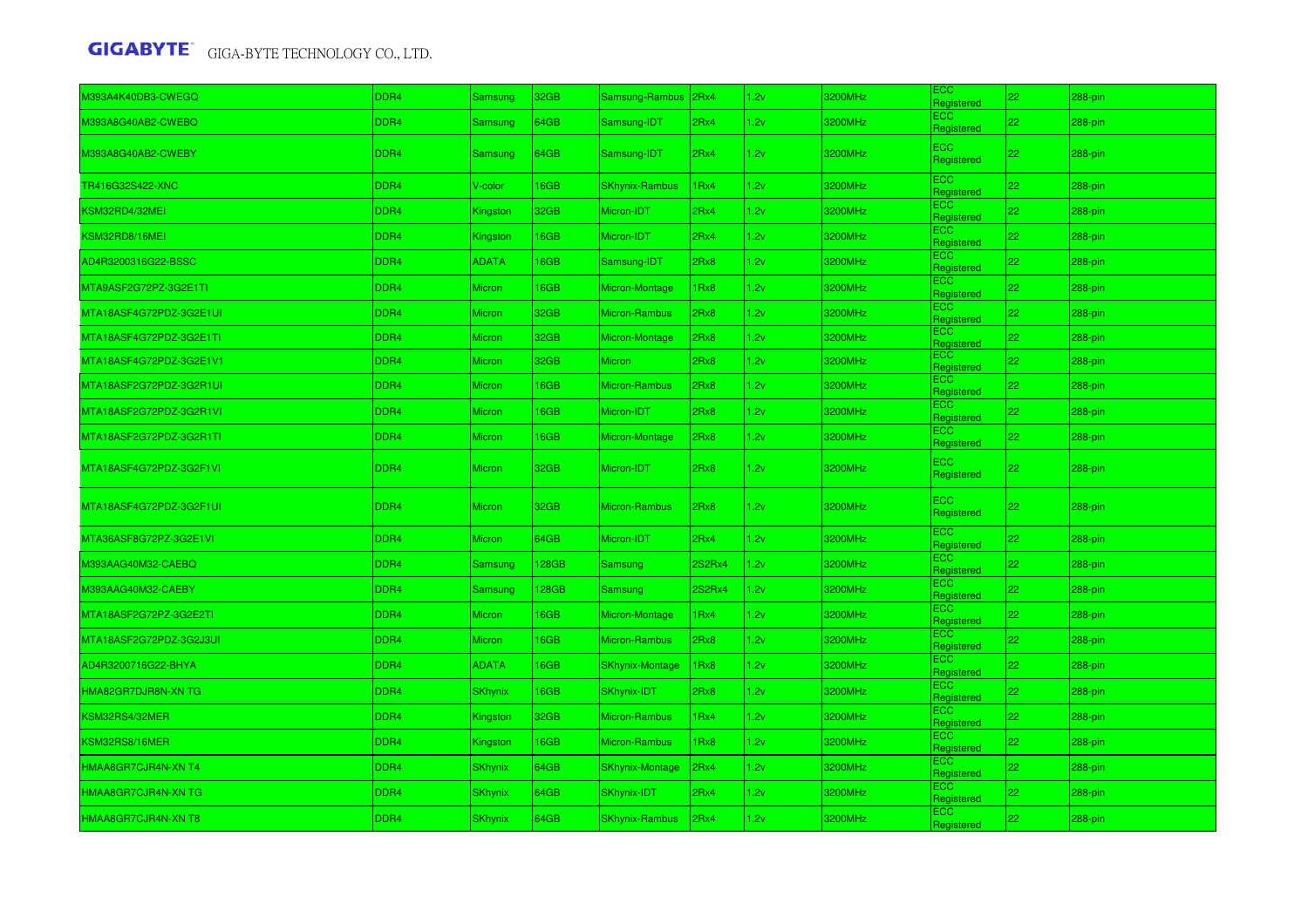| M393A4G40BB3-CWEGQ      | DDR4             | Samsung                          | 32GB               | Samsung-Rambus                                   | 1 <sub>Rx4</sub> | 1.2v                                | 3200MHz                                           | ECC<br>Registered             | 22         | 288-pin    |  |
|-------------------------|------------------|----------------------------------|--------------------|--------------------------------------------------|------------------|-------------------------------------|---------------------------------------------------|-------------------------------|------------|------------|--|
| M393A4K40EB3-CWEGQ      | DDR4             | Samsung                          | 32GB               | Samsung-Rambus                                   | 2Rx4             | 1.2v                                | 3200MHz                                           | ECC<br>Registered             | 22         | $288-pin$  |  |
| M393A4K40EB3-CWECQ      | DDR4             | Samsung                          | 32GB               | Samsung-Montage 2Rx4                             |                  | 1.2v                                | 3200MHz                                           | ECC<br>Registered             | 22         | 288-pin    |  |
| M393A4K40EB3-CWEBY      | DDR4             | Samsung                          | 32GB               | Samsung-IDT                                      | 2Rx4             | 1.2v                                | 3200MHz                                           | ECC<br>Registered             | 22         | 288-pin    |  |
| M393A8G40BB4-CWEBY      | DDR4             | Samsung                          | 64GB               | Samsung-IDT                                      | 2Rx4             | 1.2v                                | 3200MHz                                           | ECC<br>Registered             | 22         | 288-pin    |  |
| MTA9ASF1G72PZ-3G2R1VI   | DDR4             | Micron                           | 8GB                | Micron-IDT                                       | Rx8              | 1.2v                                | 3200MHz                                           | ECC<br>Registered             | 22         | 288-pin    |  |
| MTA18ASF2G72PZ-3G2R1UI  | DDR4             | Micron                           | 16GB               | Micron-Rambus                                    | Rx4              | 1.2v                                | 3200MHz                                           | $\equiv$ CC<br>Registered     | 22         | 288-pin    |  |
| MTA18ASF2G72PZ-3G2R1TI  | DDR4             | Micron                           | 16GB               | Micron-Montage                                   | Rx4              | 1.2v                                | 3200MHz                                           | ECC<br>Registered             | 22         | 288-pin    |  |
| MTA9ASF2G72PZ-3G2F1UI   | DDR4             | Micron                           | 16GB               | Micron-Rambus                                    | Rx8              | 1.2v                                | 3200MHz                                           | <b>ECC</b><br>Registered      | 22         | 288-pin    |  |
| MTA18ASF4G72PDZ-3G2B2TI | DDR4             | <b>Micron</b>                    | 32GB               | Micron-Montage                                   | 2Rx8             | 1.2v                                | 3200MHz                                           | ECC<br>Registered             | 22         | 288-pin    |  |
| MTA36ASF4G72PZ-3G2R1UI  | DDR4             | <b>Micron</b>                    | 32GB               | Micron-Rambus                                    | 2Rx4             | 1.2v                                | 3200MHz                                           | $\overline{EC}$<br>Registered | 22         | 288-pin    |  |
| MTA18ASF4G72PZ-3G2F1TI  | DDR <sub>4</sub> | <b>Micron</b>                    | 32GB               | Micron-Montage                                   | 1Rx4             | 1.2v                                | 3200MHz                                           | $\equiv$ CC<br>Registered     | 22         | $288-pin$  |  |
| MTA18ASF4G72PZ-3G2F1UI  | DDR4             | <b>Micron</b>                    | 32GB               | Micron-Rambus                                    | 1 <sub>Rx4</sub> | 1.2v                                | 3200MHz                                           | $\equiv$ CC<br>Registered     | 22         | 288-pin    |  |
| MTA36ASF8G72PZ-3G2F1VI  | DDR4             | Micron                           | 64GB               | Micron-IDT                                       | 2Rx4             | 1.2v                                | 3200MHz                                           | EC<br>Registered              | 22         | 288-pin    |  |
| STB724G4GGB32P1-SA      | DDR4             | <b>SGH-Zefr</b><br><b>Memory</b> | 32GB               | Samsung-IDT                                      | Rx4              | 1.2v                                | 3200MHz                                           | ECC<br>Registered             | 22         | 288-pin    |  |
| M393A4G40AB3-CWEBQ      | DDR <sub>4</sub> | Samsung                          | 32GB               | Samsung-IDT                                      | Rx4              | 1.2v                                | 3200MHz                                           | ECC<br>Registered             | 22         | $288-pin$  |  |
| KSM32RD8/16MRR          | DDR4             | Kingston                         | 16GB               | Micron-Rambus                                    | Rx8              | 1.2v                                | 3200MHz                                           | EC <sub>2</sub><br>Registered | 22         | 288-pin    |  |
| KSM32RD4/32MRR          | DDR <sub>4</sub> | Kingston                         | 32GB               | Micron-Rambus                                    | 2Rx4             | 1.2v                                | 3200MHz                                           | ECC.<br>Registered            | 22         | 288-pin    |  |
| <b>LRDIMM</b>           |                  |                                  |                    |                                                  |                  |                                     |                                                   |                               |            |            |  |
| HMAA8GL7AMR4N-VKTF      | DDR4             | <b>SKhynix</b>                   | 64GB               | <b>SKhynix</b>                                   | 4DRx4            | 1.2v                                | 2666MHz                                           | ECC<br>Registered             | 17         | 288-pin    |  |
| M386A8K40CM2-CVFBY      | DDR4             | Samsung                          | 64GB               | Samsung-IDT                                      | 4DRx4            | 1.2v                                | 2933MHz                                           | ECC.<br>Registered            | 21         | 288-pin    |  |
| M386A8K40DM2-CWELQ      | DDR4             | Samsung                          | 64GB               | Samsung-IDT                                      | 4DRx4            | 1.2v                                | 3200MHz                                           | ECC<br>Registered             | 22         | 288-pin    |  |
| M386AAG40MMB-CVFC0      | DDR4             | Samsung                          | 128GB              | Samsung                                          | 4DRx4            | 1.2v                                | 2933MHz                                           | ECC<br><b>Registered</b>      | 21         | 288-pin    |  |
|                         |                  |                                  |                    | Seagate HDD (SAS HDD may need RAID Card support) |                  |                                     |                                                   |                               |            |            |  |
| <b>Product Name</b>     | <b>Type</b>      | Vendor                           | <b>Form Factor</b> | Format                                           |                  | Capacity   Interface Speed          | <b>Series</b>                                     | Cache                         | <b>RPM</b> | Encryption |  |
|                         |                  |                                  |                    |                                                  |                  | Seagate Enterprise Capacity 2.5 HDD |                                                   |                               |            |            |  |
| ST2000NX0243            | <b>SATA</b>      | <b>Seagate</b>                   | 2.5"               | 4Kn                                              | 2TB              | 6Gb/s                               | <b>Exos 7E2000</b><br>(Enterprise Capacity<br>V.3 | <b>28MB</b>                   | 7200       | N/A        |  |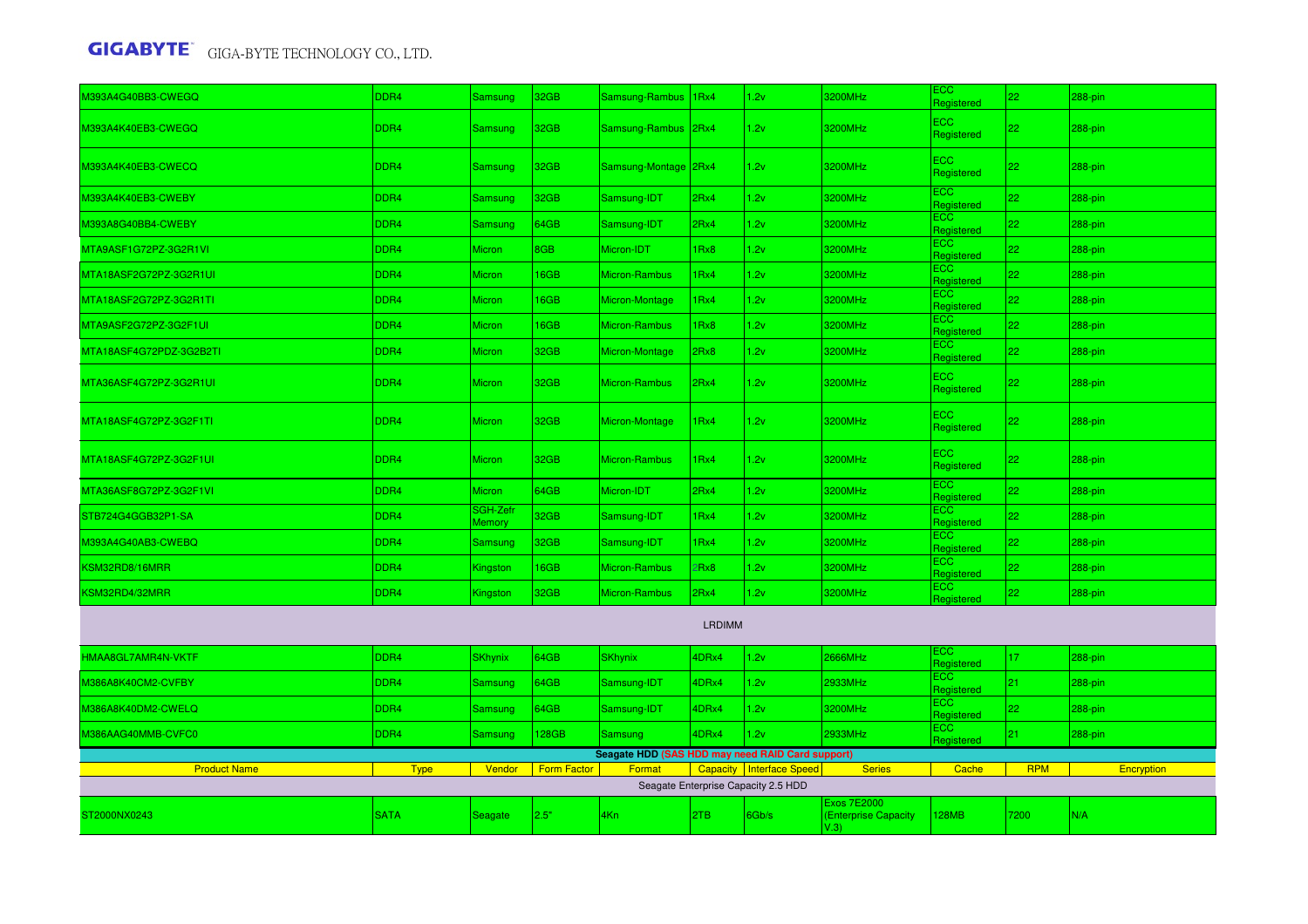|                                                 | <b>SATA/SAS SSD</b>        |                                               |                              |                                                                                 |                                    |                                       |                                                 |  |  |             |  |
|-------------------------------------------------|----------------------------|-----------------------------------------------|------------------------------|---------------------------------------------------------------------------------|------------------------------------|---------------------------------------|-------------------------------------------------|--|--|-------------|--|
| <b>Product Name</b>                             | <b>Type</b>                | Vendor                                        | <b>Form Factor</b>           | Interface                                                                       |                                    | <b>Capacity Interface Speed</b>       | <b>FW</b>                                       |  |  | <b>Note</b> |  |
|                                                 |                            |                                               |                              |                                                                                 | <b>SATA/SAS SSD</b>                |                                       |                                                 |  |  |             |  |
| MTFDDAK1T9TDN-1AT1ZABYY (5200 MAX)              | <b>SSD</b>                 | Micron                                        | 2.5"                         | <b>SATA</b>                                                                     | 1.92TB                             | 6Gb/s                                 |                                                 |  |  |             |  |
| MZ-7LH1T9NE 883 DCT Series                      | <b>SSD</b>                 | Samsung                                       | 2.5"                         | <b>SATA</b>                                                                     | 1.92TB                             | 6Gb/s                                 |                                                 |  |  |             |  |
| SSDSC2KG019T8 D3-S4610 Series                   | <b>SSD</b>                 | Intel                                         | 2.5"                         | <b>SATA</b>                                                                     | .92TB                              | 6Gb/s                                 |                                                 |  |  |             |  |
| SSDSC2KB019T8 D3-S4510 Series                   | SSD                        | ntel                                          | 2.5"                         | <b>SATA</b>                                                                     | .92TB                              | 6Gb/s                                 |                                                 |  |  |             |  |
| SSDSC2KB019TZ D3-S4520 Series                   | SSD                        | ntel                                          | 2.5"                         | <b>SATA</b>                                                                     | .92TB                              | 6Gb/s                                 |                                                 |  |  |             |  |
| XA960LE10063                                    | <b>SSD</b>                 | Seagate                                       | 2.5"                         | <b>SATA</b>                                                                     | 960GB                              | 6Gb/s                                 |                                                 |  |  |             |  |
| XA480LE10063                                    | SSD                        | Seagate                                       | 2.5"                         | <b>SATA</b>                                                                     | 480GB                              | 6Gb/s                                 |                                                 |  |  |             |  |
| KHK61RSE960G                                    | SSD                        | Toshiba                                       | 2.5"                         | <b>SATA</b>                                                                     | 960GB                              | 6Gb/s                                 |                                                 |  |  |             |  |
| <b>ASR1100SS-240GT-B</b>                        | <b>SSD</b>                 | Adata                                         | 2.5"                         | <b>SATA</b>                                                                     | 240GB                              | 6Gb/s                                 |                                                 |  |  |             |  |
| SEDC500M/3840G DC500M Series                    | SSD                        | <b>Kingston</b>                               | 2.5"                         | <b>SATA</b>                                                                     | 3.84TB                             | 6Gb/s                                 |                                                 |  |  |             |  |
| SEDC500M/1920G DC500M Series                    | SSD                        | <b>Kingston</b>                               | 2.5"                         | <b>SATA</b>                                                                     | .92TB                              | 6Gb/s                                 |                                                 |  |  |             |  |
| SEDC500M/960G DC500M Series                     | <b>SSD</b>                 | Kingston                                      | 2.5"                         | <b>SATA</b>                                                                     | 960GB                              | 6Gb/s                                 |                                                 |  |  |             |  |
| SEDC500M/480G DC500M Series                     | <b>SSD</b>                 | Kingston                                      | 2.5"                         | <b>SATA</b>                                                                     | 480GB                              | 6Gb/s                                 |                                                 |  |  |             |  |
| SSB240GTLCG-D2-SME520GBT ESM1220 Series         | <b>SSD</b>                 | Phison                                        | 2.5"                         | <b>SATA</b>                                                                     | 240GB                              | 6Gb/s                                 |                                                 |  |  |             |  |
| SSB480GTLCG-D2-SME520GBT ESM1220 Series         | <b>SSD</b>                 | Phison                                        | 2.5"                         | <b>SATA</b>                                                                     | 480GB                              | 6Gb/s                                 |                                                 |  |  |             |  |
| SSB960GTLCG-D2-SME520GBT ESM1220 Series         | SSD                        | Phison                                        | 2.5"                         | <b>SATA</b>                                                                     | 960GB                              | 6Gb/s                                 |                                                 |  |  |             |  |
| SSB1K9GTLCG-D2-SME520GBT ESM1220 Series         | SSD                        | Phison                                        | 2.5"                         | <b>SATA</b>                                                                     | .92TB                              | 6Gb/s                                 |                                                 |  |  |             |  |
| MTFDDAK3T8TDS-1AW1ZABYY (5300 PRO)              | SSD                        | Micron                                        | 2.5"                         | <b>SATA</b>                                                                     | 3.84TB                             | 6Gb/s                                 |                                                 |  |  |             |  |
| MTFDDAK1T9TDS-1AW1ZABYY (5300 PRO)              | <b>SSD</b>                 | Micron                                        | 2.5"                         | <b>SATA</b>                                                                     | 1.92TB                             | 6Gb/s                                 |                                                 |  |  |             |  |
| MZ7L3480HCHQ-00A07 PM893 Series                 | <b>SSD</b>                 | Samsung                                       | 2.5"                         | <b>SATA</b>                                                                     | 480GB                              | 6Gb/s                                 |                                                 |  |  |             |  |
| MZ7L33T8HBLT-00A07 PM893 Series                 | SSD                        | Samsung                                       | 2.5"                         | <b>SATA</b>                                                                     | 3.84TB                             | 6Gb/s                                 |                                                 |  |  |             |  |
|                                                 |                            |                                               |                              |                                                                                 | <b>PCIe SSD</b>                    |                                       |                                                 |  |  |             |  |
| <b>Product Name</b>                             | <b>Type</b>                | Vendor                                        | <b>Form Factor</b>           | Interface                                                                       |                                    | Capacity   Interface Speed            |                                                 |  |  | <b>Note</b> |  |
|                                                 |                            |                                               |                              |                                                                                 | PCIe SSD                           |                                       |                                                 |  |  |             |  |
| SSDPEDKX040T701 P4500 Series PCIe Gen3 x4 4TB   | PCle                       | Intel                                         | <b>PCI-E 3.0</b>             | PCle(NVMe)                                                                      | 4TB                                | Gen3 x4                               |                                                 |  |  |             |  |
| Samsung PM1725b MZPLL3T2HAJQ PCIe Gen3 x8 3.2TB | PCle                       | Samsung                                       | $PCI-E 3.0$                  | PCle(NVMe)                                                                      | 3.2TB                              | Gen3 x8                               |                                                 |  |  |             |  |
| Netlist N1951 E3 NS1951AH33T2 Gen3 x8 3.2TB     | PCle                       | <b>Netlist</b>                                | <b>PCI-E 3.0</b>             | PCle(NVMe)                                                                      | 3.2TB                              |                                       |                                                 |  |  |             |  |
|                                                 |                            |                                               |                              |                                                                                 |                                    | <b>GPGPU Card (GPGPU server only)</b> |                                                 |  |  |             |  |
| <b>Product Name</b>                             | <b>Processer Cores</b>     | <b>Memory</b><br><b>Bandwidth</b><br>(GB/sec) | <b>VRAM</b>                  | <b>OpenGL</b>                                                                   | <b>Microsoft</b><br><b>DirectX</b> | <b>Graphics Card</b><br>Power (W)     | <b>NVIDIA SLI/AMD</b><br><b>CrossFire Ready</b> |  |  | <b>Note</b> |  |
|                                                 |                            |                                               |                              | NVIDIA Tesla (http://www.nvidia.com/object/tesla-supercomputing-solutions.html) |                                    |                                       |                                                 |  |  |             |  |
| <b>T4 (TURING)</b>                              | 2560                       | 320 GB/s                                      | 16GB                         |                                                                                 |                                    | 70 W                                  |                                                 |  |  | 8pcs        |  |
|                                                 |                            |                                               |                              | NVIDIA Quadro (https://www.nvidia.com/zh-tw/design-visualization/quadro/)       |                                    |                                       |                                                 |  |  |             |  |
| RTX A6000 (Ampere)                              | 10752                      | 768 GB/s                                      | 48GB                         |                                                                                 |                                    | 300 W                                 |                                                 |  |  | 8pcs        |  |
|                                                 |                            |                                               |                              |                                                                                 | <b>AMD Radeon Instinct</b>         |                                       |                                                 |  |  |             |  |
| MI50 (Vega20) 32GB                              | 3840                       | 1024GB/s                                      | 32GB                         |                                                                                 |                                    | 300 W                                 |                                                 |  |  | 8pcs        |  |
|                                                 |                            |                                               |                              |                                                                                 | <b>RAID Cards</b>                  |                                       |                                                 |  |  |             |  |
| <b>Model</b>                                    | RAID-on-Chip<br>Controller | <b>Host Bus</b><br><b>Type</b>                |                              | Internal Ports Internal Connectors                                              | <b>External</b><br>Ports           | External<br><b>Connectors</b>         | <b>Data Transfer Rates</b>                      |  |  | <b>Note</b> |  |
|                                                 |                            |                                               |                              |                                                                                 | <b>GIGABYTE Storage Cards</b>      |                                       |                                                 |  |  |             |  |
| <b>CSA3548</b>                                  | <b>LSI SAS 3008</b>        | ые- ха                                        |                              |                                                                                 |                                    | 8l≦.                                  | 12Gb/s ports                                    |  |  |             |  |
| <b>Product Name</b>                             | Connector                  |                                               | <b>System Interface Type</b> | # of Ports                                                                      |                                    | <b>Data Rate</b>                      |                                                 |  |  | <b>Note</b> |  |
|                                                 |                            |                                               |                              |                                                                                 | <b>GIGABYTE LAN Cards</b>          |                                       |                                                 |  |  |             |  |